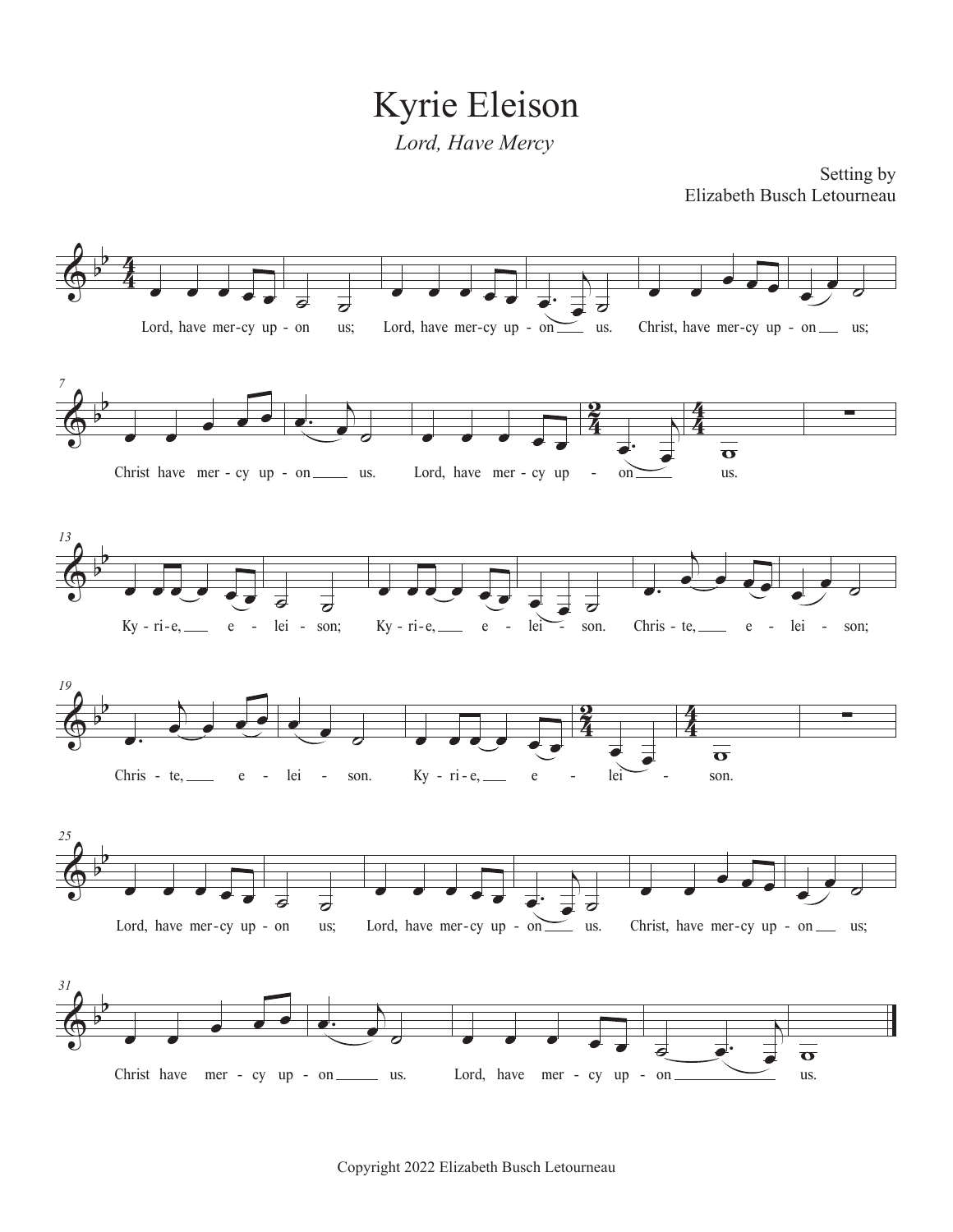Gloria in Excelsis

*Glory to God in the Highest*

Setting by Elizabeth Busch Letourneau



Copyright 2022 Elizabeth Busch Letourneau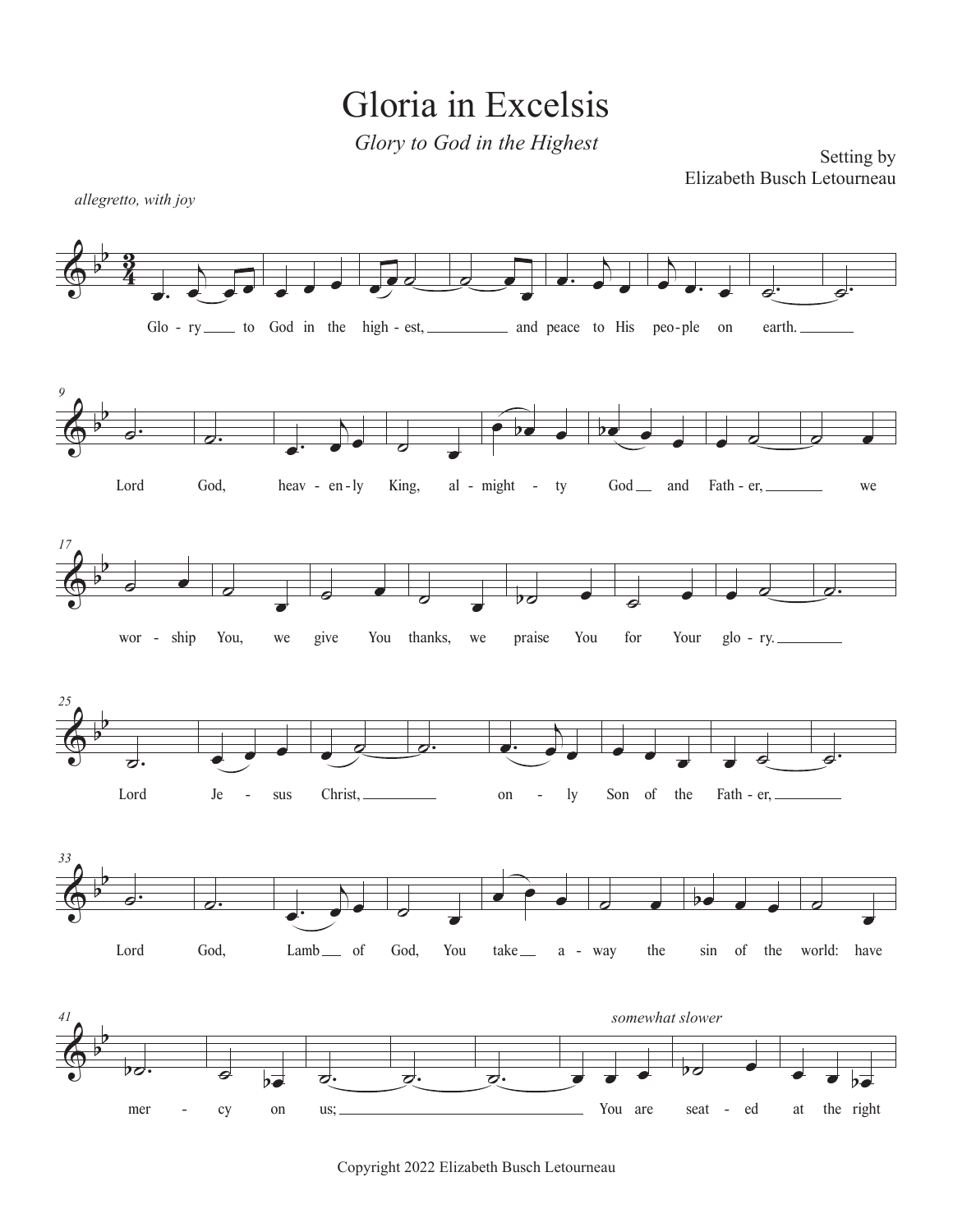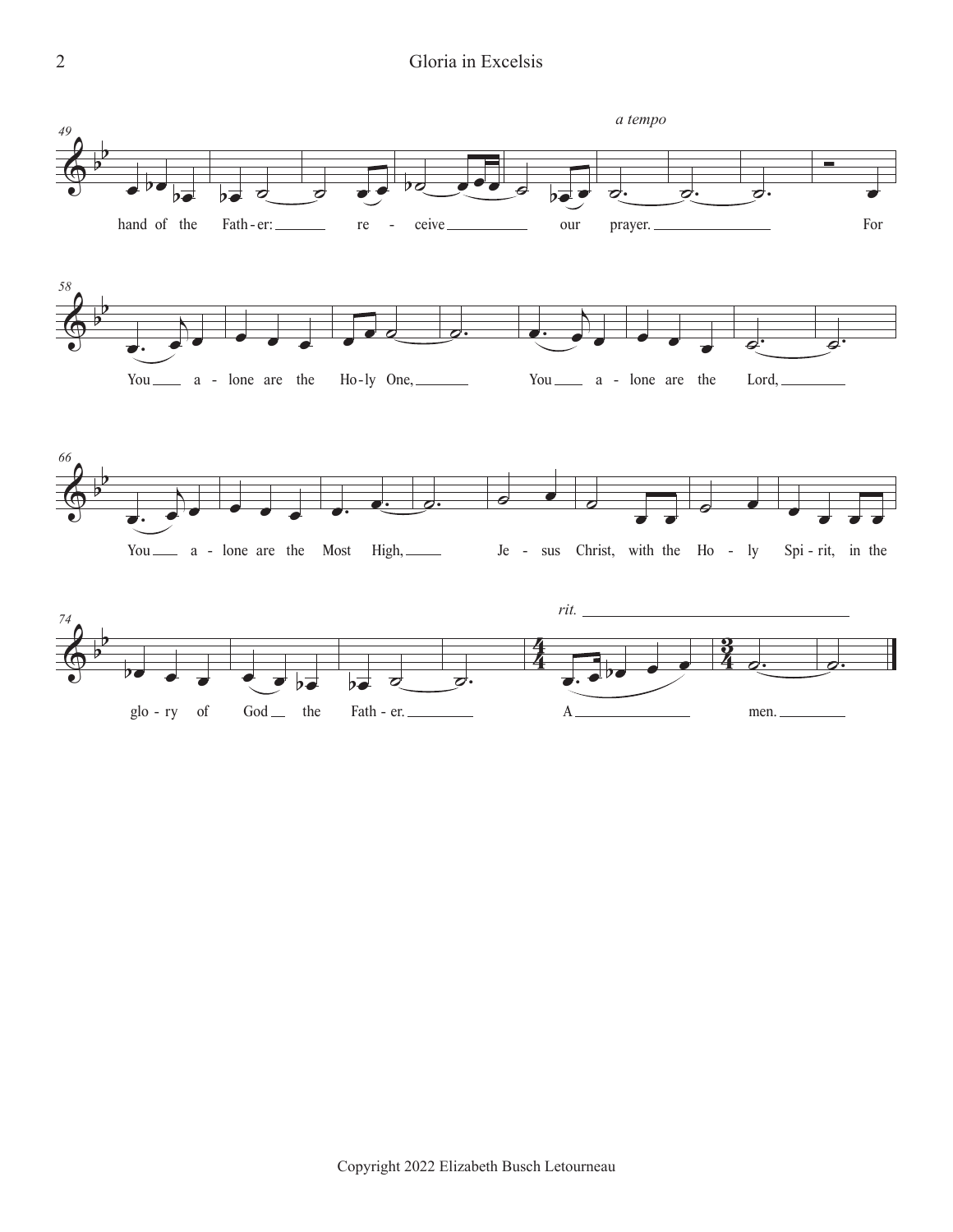Sanctus *Holy, Holy, Holy*

Setting by Elizabeth Busch Letourneau